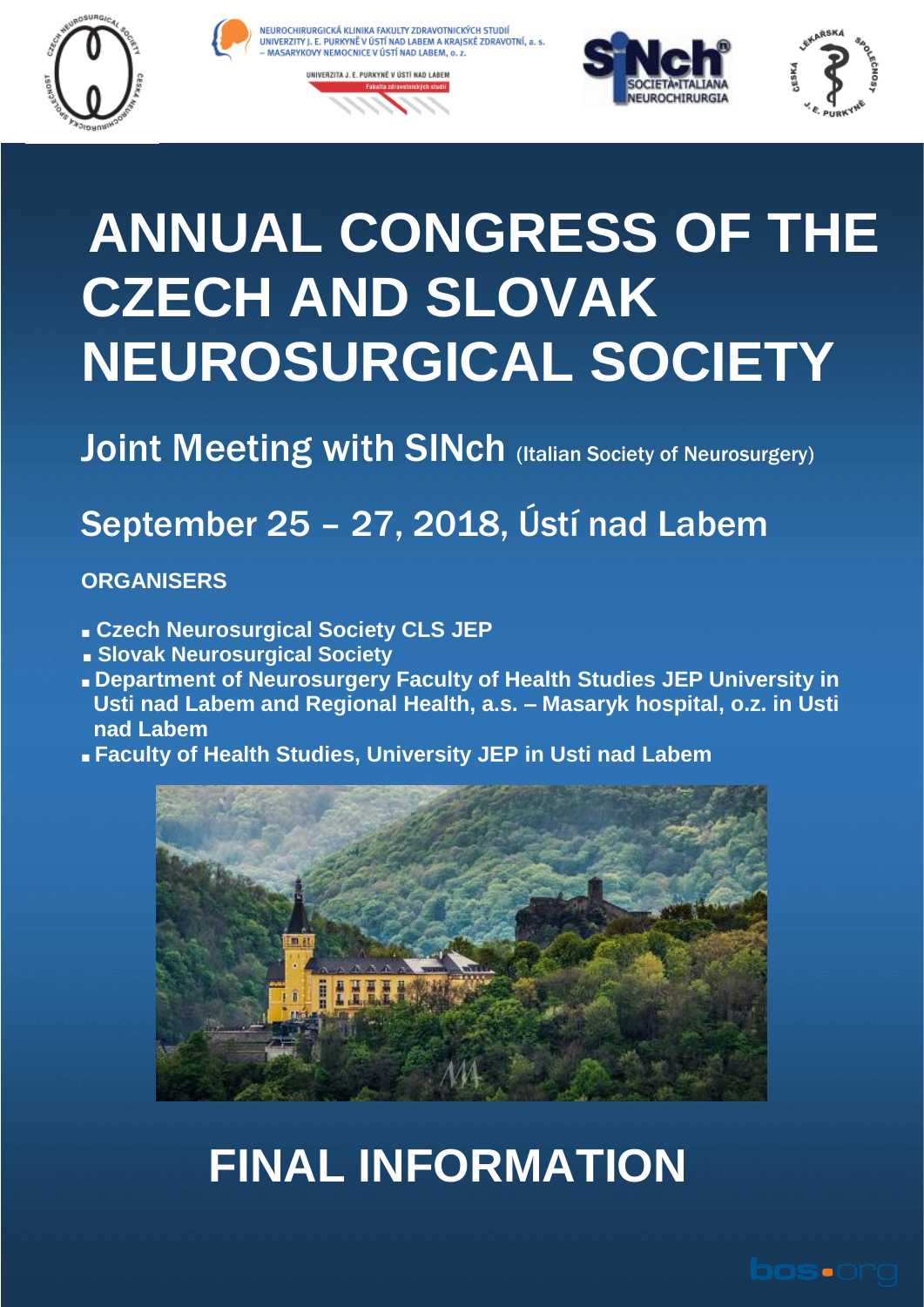*Dear colleagues,* 

*Allow us to invite you to the Anniversary Congress of the Czech and Slovak neurosurgical societies, which will take place from the 25th-27th of September 2018 in Ústí nad Labem. We would like to take this opportunity to celebrate the 50th anniversary of the Czech neurosurgical society as well as the 50th anniversary of the neurosurgical department of Ústí nad Labem, which was established by Z. Malý in 1968. The congress will* 

*also include a Joint Meeting with SINch (the Italian Society of Neurosurgery).*

*The scientific program will consist of a doctor and nurse section.*

*We believe that this congress will serve as a professional and social experience for you, its attendees.* 

*We look forward to our joint meeting in Ústí nad Labem*

#### *Professor Martin Sameš M.D., CSc.*

*Chief of Surgery at the Neurosurgical Department of the Medical Studies faculty of J.E. Purkynje University in Ústí nad Labem and Masaryk Hospital of Krajská Zdravotní a.s. Ústí nad Labem*

*Chairman of the Czech Neurosurgical Society of ČLS JEP*

*Dear colleagues,* 

*In the name of the Slovak neurosurgical organization, I would like to express my sincere pleasure that both the Czech and Slovak neurosurgical societies are present at the Anniversary Congress of the Czech neurosurgical society September 2018 in Ústí nad Labem, on the occasion of the 50th anniversary of the Czechoslovak* 

*neurosurgical society establishment. It is my hope and belief that this will result increased professional and scientific cooperation as well as a high standard of social and professional interaction of all attendees.* 

*In the name of the Slovak neurosurgical organization, I look forward to our encounter in the near future.* 

*Best regards,*

#### *Illéš Róbert MD*

*Chairman of the Slovak neurosurgical society Vice-chairman of the Neurosurgical Clinic of LFUK and UNB* 

#### *Brescia, May 03rd 2018*

*It's a great pleasure for the Italian Society of Neurosurgery to join the Czech Neurosurgical Society in the event of the 50th anniversary in Ústí nad Labem, where the Society was founded by professor Maly.* 

*Italian and Czech neurosurgery are linked by great friendship and have many common aspects. Both started their activities with the help and influence of other European Neurosurgeries, but now are leaders in many fields of neurosurgery.* 

*In particular, our Neurosurgeries have the same vision of the future: the commitment in the field of teaching as demonstrated by the many courses organized by our Societies, the commitment to young people and the passion for research.* 

*The Congress will be associated to a high quality course on transtemporal approaches and extra-intracranial by-pass, where I hope many young neurosurgeons will learn how to treat "difficult" cases and bring their experience at home. Within the Congress, as we use to do in Italy, there will be a "nurse section", because we work together and we are together in the surgical field.* 

*Czech Republic is a beautiful country that many Italian tourists visit throughout the year. I also hope that many neurosurgeons, many young neurosurgeons, can in future be welcomed in our departments, discuss cases together, see how we perform different surgical procedures, work together, because it is only by comparison in the great respect and esteem that unites us, that we will grow further.* 

*We look forward to meeting in Ústí nad Labem!!*

#### *Marco Maria FONTANELLA*

*Vice-Presidente f.f. del Presidente Direttore della Clinica Neurochirurgica Università di Brescia*





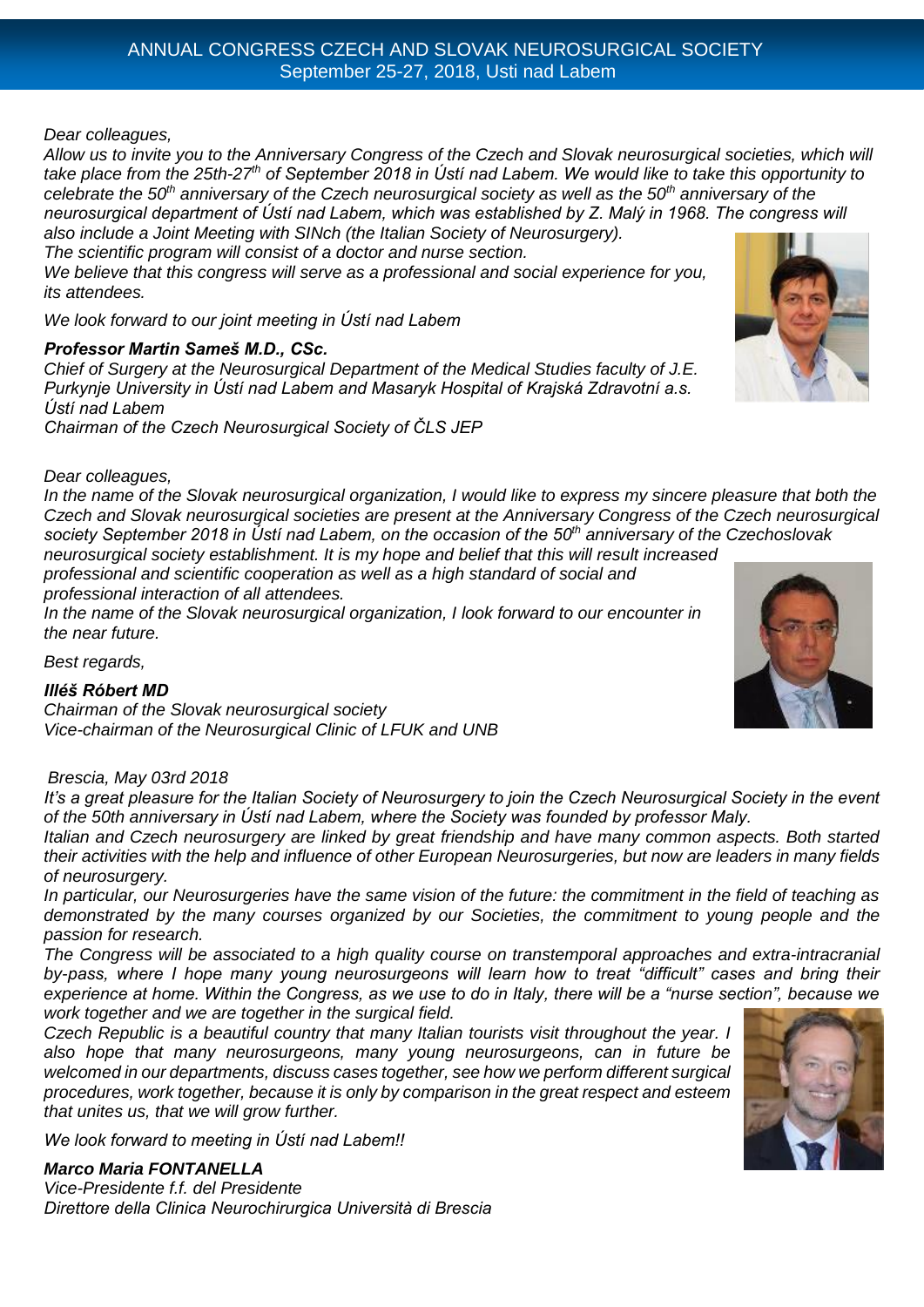#### **DATE AND VENUE**

September 25 – 27, 2018 **Campus University JEP in Usti nad Labem,** Pasteurova 3544/1, Usti nad Labem

#### **CONGRESS ORGANIZERS**

Czech Neurosurgical Society CLS JEP Slovak Neurosurgical Society Department of Neurosurgery Faculty of Health Studies JEP University in Usti nad Labem and Regional Health, a. s. - Masaryk hospital in Usti nad Labem, o. z. Faculty of Health Studies, University JEP in Usti nad Labem

#### **CONGRESS PRESIDENT**

Martin Sameš – professor and Chairman of Department of Neurosurgery Faculty of Health Studies JEP University in Usti nad Labem and Regional Health, a. s. - Masaryk hospital in Usti nad Labem, o. z.

#### **SCIENTIFI COMMITTEE**

#### **CHAIRMAN –** Martin Sameš **MEMBERS**

Vladimír Beneš Eva Brichtová Pavel Buchvald Tomáš Česák Jiří Fiedler Michal Filip Jan Klener Radim Lipina

**ORGANIZATIONAL COMMITTEE**

Petr Vachata Robert Bartoš Aleš Hejčl Ivan Humhej Tomáš Radovnický Martin Bolcha

David Netuka Svatopluk Ostrý Vladimír Přibáň Miroslav Roček Martin Smrčka Petr Suchomel Miroslav Vaverka Eduard Zvěřina

Alberto Malucelli Jan Lodin Filip Cihlář Jiří Ceé Kateřina Tomová Lucie Lippertová

#### **CONGRESS SECRETARIAT, INFORMATION**

**BOS. org s.r.o.**  Kekulova 615/38 Gabriela Malá IN: 64049876 fax.: 475 205 169

400 01 Ústí nad Labem phone: 475 534 332, 475 207 082 VAT IN: CZ 64049876 e-mail: [sekretariat@bos-congress.cz](mailto:sekretariat@bos-congress.cz)

> Actual information **[www.neuro-surgery.cz](http://www.neuro-surgery.cz/)** or **[www.bos-congress.cz/nch2018](http://www.bos-congress.cz/nch2018)**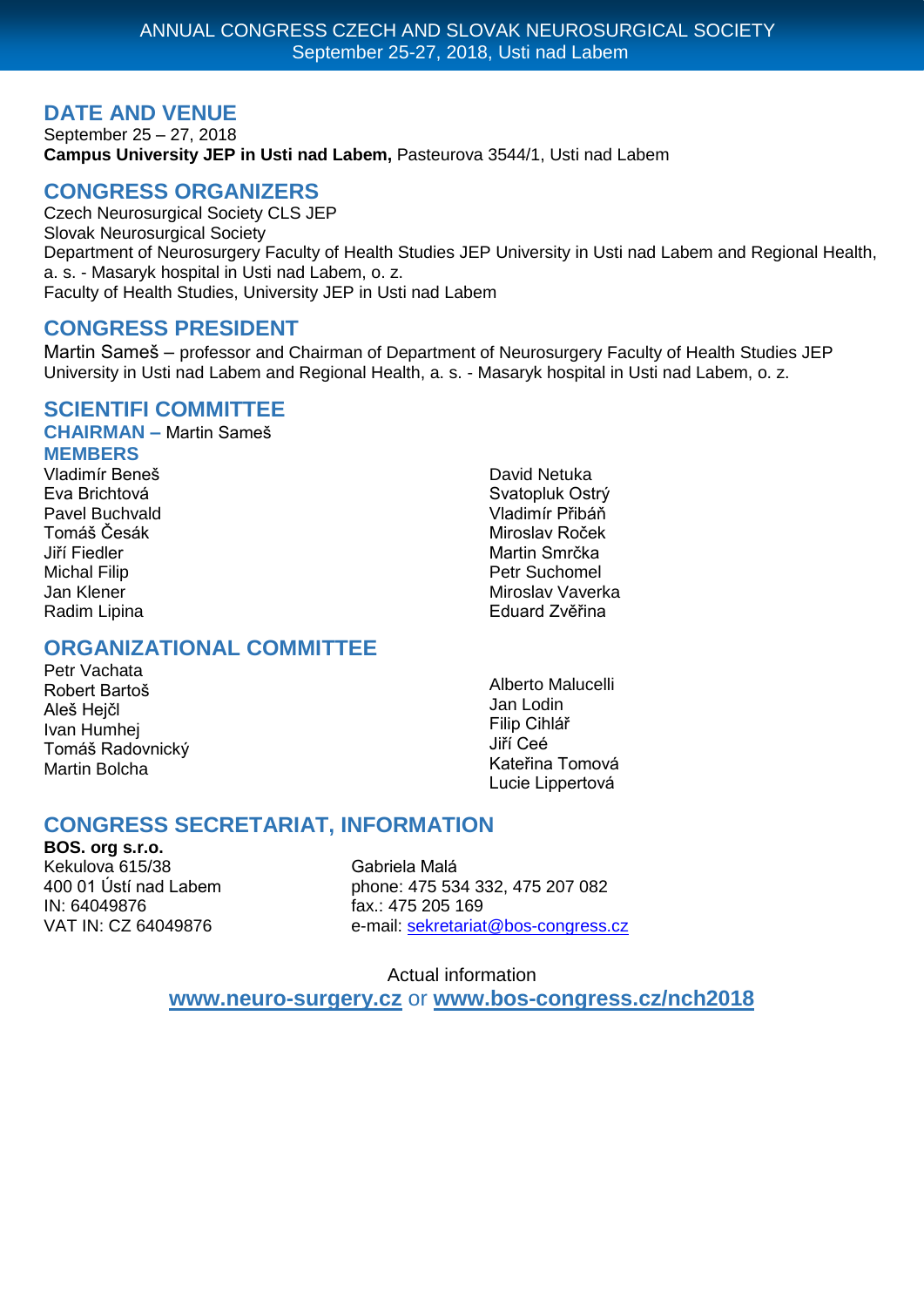#### **TUESDAY 25. 9. 2018**

| $11.00 - 18.30$ | Registration         |
|-----------------|----------------------|
| $11.15 - 12.10$ | Welcome coffee break |

## **SCIENTIFIC PROGRAM DOCTOR SECTION 25. 9. 2018**

Red aula – ground floor

**12.10 – 12.40 OPENING CEREMONY CELEBRATION OF 50 YEARS OF ESTABILISHMENT OF NEUROSURGERY IN THE USTI NAD LABEM Sameš M., Liehne J., Illéš R. 12.40 – 14.05 BLOCK I. – INTERNATIONAL SESSION Chairman: Sameš M., Tanikawa R. 1. Various Vascular Reconstruction for Different and Complex Aneurysm** 15 + 2 min. Tanikawa R. – *Japan*  **2. Multidisciplinary team approach for facial reanimation** 15 + 2 min. Tirakotai W. – *Thailand* **3. Skull base tumors: Moving toward new approaches** 15 + 2 min. Landeiro J. A. – *Brasil* **4. Adenosine induced cardiac arrest for complex aneurysms** 15 + 2 min. Spetzger U. – *Department of Neurosurgery, Klinikum Karlsruhe (SKK), Karlsruhe, Germany* **5. Intrinsic Anatomy of the Brainsteim and Neurosurgical application** 15 + 2 min. Nunez M. – Argentina 14.05 – 14.30 **Break 14.30 – 15.30 BLOCK II. 6. Johnson & Johnson stipendium-vyhlášení vítěze. Uvedení stáže O. Choutky** 5 min. Sameš M. – *Neurochirurgická klinika Fakulty zdravotnických studií UJEP v Ústí nad Labem a KZ, a. s. - MNUL, o. z.* **7. Stáž u dr. Choutky v USA** 10 min. Póczoš P. – *Neurochirurgická klinika, FN HK* **8. Fenomén Shakespeare** 45 min. prof. PhDr. Martin Hilský, CSc., dr. h. c., MBE **15.30 – 16.20 BLOCK III. – ISCHEMIA Chairman: Přibáň V., Cihlář F. 9. Výsledky a organizace endovaskulární léčby akutní mozkové ischémie v Ústeckém kraji** 8 + 2 min. Cihlář F., Černík D., Smolka V., Svoboda J. – *Radiologická klinika Fakulty ZS UJEP v Ústí nad Labem, Neurologické oddělení KZ, a.s. - MNUL, o. z.* **10. Výsledky CEA po mechanické trombolýze 10. Výsledky CEA po mechanické trombolýze 8 + 2 min.** Orlický M., Černík D., Sameš M. - *Neurochirurgická klinika UNLP Košice*,

 *Neurochirurgická klinika Fakulty ZS UJEP v Ústí nad Labem a KZ, a. s. - MNUL, o. z.*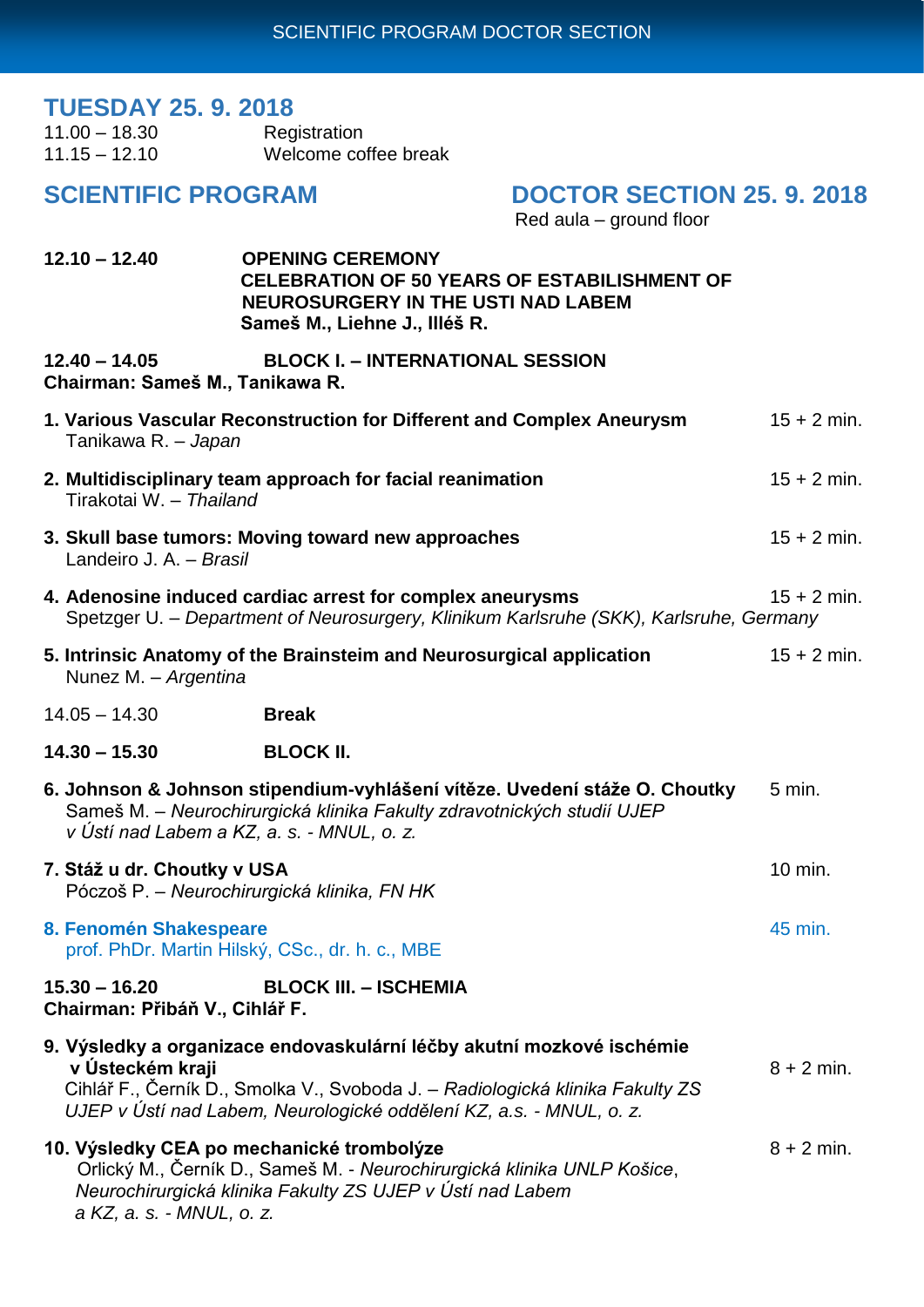| <b>SCIENTIFIC PROGRAM DOCTOR SECTION</b>                                                                                                                                                                                                                                                                                                                                                                                                                                                                                                                                                                                                             |              |  |
|------------------------------------------------------------------------------------------------------------------------------------------------------------------------------------------------------------------------------------------------------------------------------------------------------------------------------------------------------------------------------------------------------------------------------------------------------------------------------------------------------------------------------------------------------------------------------------------------------------------------------------------------------|--------------|--|
| 11. Ovlivňuje přítomnost neprasklé výdutě prognózu pacientů léčených<br>trombolýzou?<br>Beneš V., Jurák L., Suchomel P., Dienelt J. - Neurochirurgické oddělení, Krajská<br>nemocnice Liberec, a.s., Neurologické oddělení, Krajská nemocnice Liberec, a.s.                                                                                                                                                                                                                                                                                                                                                                                          | $8 + 2$ min. |  |
| 12. Celková versus lokální anestezie při karotické endarterektomii – indikace<br>a spokojenost nemocných<br>Mraček J. – Neurochirurgická klinika LF v Plzni UK a FN Plzeň                                                                                                                                                                                                                                                                                                                                                                                                                                                                            | $8 + 2$ min. |  |
| 13. End-to-side carotid to carotid artery anastostmosis. Quantitative analysis<br>of running and interrupted suture technique in animal experiment<br>Dostál J., Klein P., Přibáň V. – Neurochirurgická klinika LF v Plzni UK a FN Plzeň                                                                                                                                                                                                                                                                                                                                                                                                             | $8 + 2$ min. |  |
| $16.20 - 16.40$<br><b>Break</b>                                                                                                                                                                                                                                                                                                                                                                                                                                                                                                                                                                                                                      |              |  |
| $16.40 - 18.10$<br><b>BLOCK IV. - SKULL BASE</b><br>Chairman: Vaverka M., Lipina R.                                                                                                                                                                                                                                                                                                                                                                                                                                                                                                                                                                  |              |  |
| 14. Chirurgické řešení kraniofaryngeomů expandujících do III. mozkové komory<br>Buchvald P., Fröhlich R., Brabec R., Suchomel P. - Neurocentrum, Krajská<br>nemocnice Liberec, a.s.                                                                                                                                                                                                                                                                                                                                                                                                                                                                  | $8 + 2$ min. |  |
| 15. Symptomatické metastázy selární krajiny<br>$8 + 2$ min.<br>Česák T. <sup>(1)</sup> , Póczoš P. <sup>(1)</sup> , Adamkov J. <sup>(1)</sup> , Náhlovský J. <sup>(1)</sup> , Krajina A. <sup>(2)</sup> , Gabalec F. <sup>(3)</sup> ,<br>Kašparová P. <sup>(4)</sup> , Malá P. <sup>(5)</sup> , Čelakovský P. <sup>(6)</sup> – <sup>(1)</sup> Neurochirurgická klinika,<br><sup>(2)</sup> Radiodiagnostická klinika, <sup>(3)</sup> IV. interní hematologická klinika, <sup>(4)</sup> Fingerlandův ústav<br>patologie, <sup>(5)</sup> Klinika onkologie a radioterapie, <sup>(6)</sup> Klinika otorinolaryngologie a chirurgie<br>hlavy a krku FN HK |              |  |
| 16. Radiochirurgická léčba a funkčních adenomů hypofýzy gama nožem po<br>předchozí operaci transsfenoidálním přístupem<br>Chytka T., Liščák R., Štursa P. – Neurochirurgické oddělení, Nemocnice Na<br>Homolce, Praha                                                                                                                                                                                                                                                                                                                                                                                                                                | $8 + 2$ min. |  |
| 17. Typy a triky pre orbitozygomaticky pristup-neurochirurgicka operativa<br>v hranicnych medziodborovych zonach na baze lebky<br>Koleják K., Kuniak M. - Neurochirurgicka klinika, FN Nitra, Slovenská republika                                                                                                                                                                                                                                                                                                                                                                                                                                    | $8 + 2$ min. |  |
| 18. Endoskopická dekomprese zrakového nervu před stereotaktickou<br>radiochirurgií meningeomů kavernózního splavu<br>Lipina R., Reguli Š., Cvek J., Matoušek P. – Neurochirurgická klinika, Onkologická<br>klinika, ORL klinika, FN Ostrava, LF OU                                                                                                                                                                                                                                                                                                                                                                                                   | $8 + 2$ min. |  |
| 19. Vestibulární Schwannomy (VS). Parciální resekce a stereoradiochirurgie (SR) 8 + 2 min.<br>Zvěřina E., Betka J., Čada Z., Fík Z., Chovanec M., Kraus J. – Klinika ORL<br>a chirurgie hlavy a krku 1. LF UK, FN V Motole, Praha, CR                                                                                                                                                                                                                                                                                                                                                                                                                |              |  |
| 20. Meningeomy - perspektivy chirugické léčby<br>Vaverka M., Hrabálek L., Krahulík D. – Neurochirurgická klinika, FN Olomouc<br>a LF UP v Olomouci                                                                                                                                                                                                                                                                                                                                                                                                                                                                                                   | $8 + 2$ min. |  |
| 21. Co se mi v neurochirurgii líbí - transsylvický přístup<br>Smrčka M. - Neurochirurgická klinika FN Brno, LF MU                                                                                                                                                                                                                                                                                                                                                                                                                                                                                                                                    | $8 + 2$ min. |  |
| 22. Raritní případ mykotického abscesu mozku a důležitost mezioborové<br>spolupráce v diagnostice a následné cílené léčbě<br>Mitaľ M., Trenzová K., Jurek P., Filip M., Linzer P., Moják P., Švehlák A. –                                                                                                                                                                                                                                                                                                                                                                                                                                            | $8 + 2$ min. |  |

*Neurochirurgické odd., KNTB, a.s. Zlín*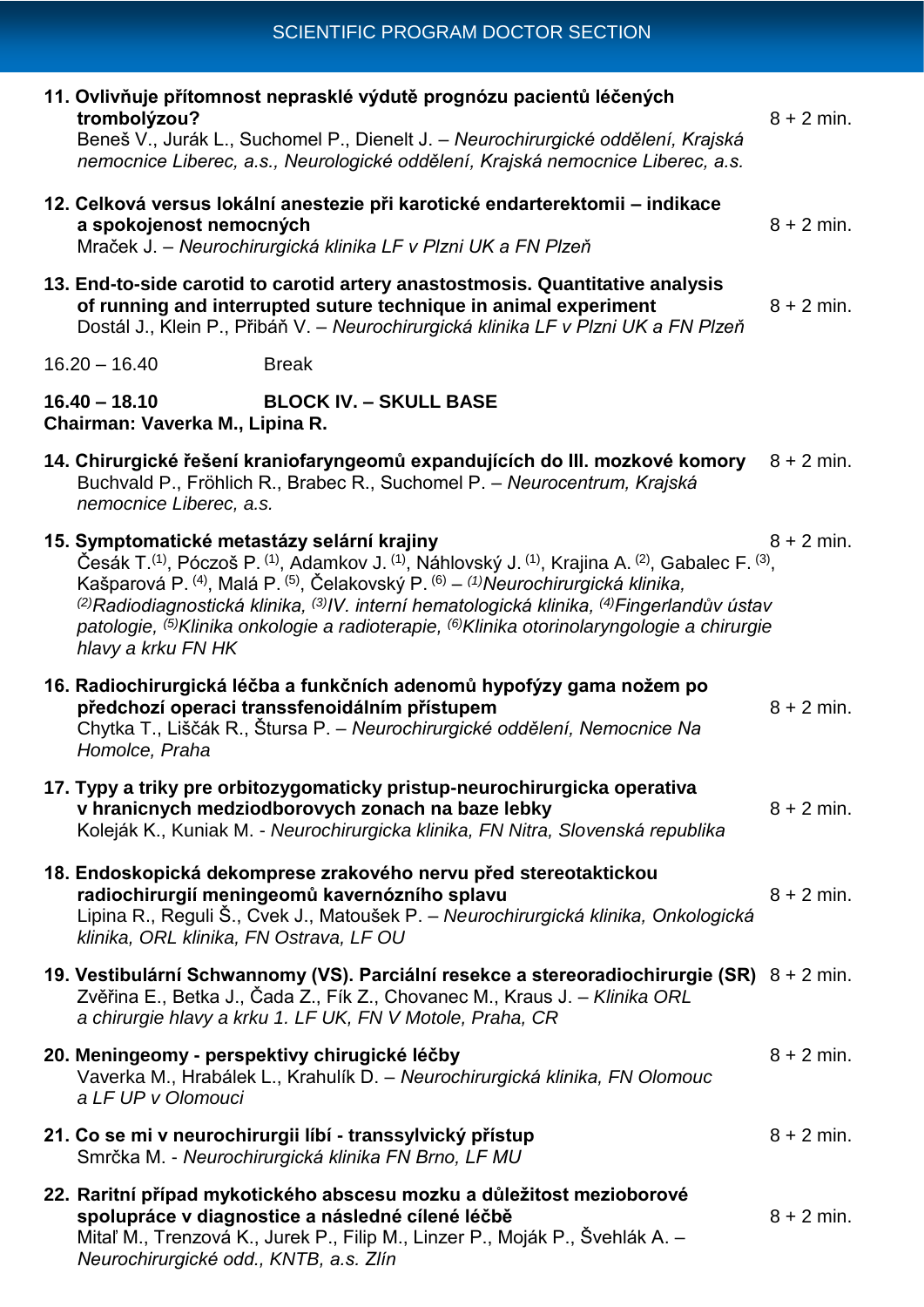| 18.10           | Conclusion of the day                               |
|-----------------|-----------------------------------------------------|
| $18.10 - 19.10$ | <b>Meeting of the Czech Neurosurgical Society</b>   |
| $18.10 - 21.00$ | Welcome cocktail at the premises of the UJEP Campus |

**WEDNESDAY 26. 9. 2018**

 $07.30 - 18.20$ 

*České Budějovice, a.s.*

## **SCIENTIFIC PROGRAM DOCTOR SECTION 26. 9. 2018**

Red aula – ground floor

|                                                                                                                                                                       | <b>INGU QUID</b><br><b>SHOWIN</b>                                                                                                                                                                                   |              |
|-----------------------------------------------------------------------------------------------------------------------------------------------------------------------|---------------------------------------------------------------------------------------------------------------------------------------------------------------------------------------------------------------------|--------------|
| $08.20 - 09.50$<br>Chairman: Barsa P., Hrabálek L.                                                                                                                    | <b>BLOCK V. - DISEASES OF THE CRANIOCERVICAL JUNCTION AND</b><br><b>UPPER CEERVICAL SPINE</b>                                                                                                                       |              |
|                                                                                                                                                                       |                                                                                                                                                                                                                     |              |
| příčina a léčebná taktika                                                                                                                                             | 1. Pyogenní infekce kraniovertebrální junkce u pacientů starších 55 let: příznaky,<br>Barsa P., Suchomel P. – Neurochirurgické oddělení, Krajská nemocnice Liberec, a.s.                                            | $8 + 2$ min. |
|                                                                                                                                                                       | 2. Chirurgická léčba revmatické nestability kraniocervikálního přechodu<br>Vaněk P. – Neurochirurgická a neuroonkologická klinika 1. LF UK a ÚVN Střešovice, Praha                                                  | $8 + 2$ min. |
|                                                                                                                                                                       | 3. Možnosti operačního řešení některých patologií kranio-cervikálního přechodu 8 + 2 min.<br>Hrabálek L., Vaverka M. – Neurochirurgická klinika, FN Olomouc a LF UP v Olomouci                                      |              |
| a fúze C1-C2                                                                                                                                                          | 4. Intraoperační navigace systémem O-arm u Goel-Harmsovy stabilizace<br>Vachata P., Sameš M. – Neurochirurgická klinika Fakulty zdravotnických studií<br>UJEP v Ústí nad Labem a KZ, a. s. - MNUL, o. z.            | $8 + 2$ min. |
| profilu subaxiální krční páteře<br>Liberec, a.s.                                                                                                                      | 5. Typ atlantoaxiální stabilizace jako prediktor pooperačního sagitálního<br>Tolstobrov P., Suchomel P., Barsa P. - Neurocentrum, Krajská nemocnice                                                                 | $8 + 2$ min. |
| 6. Intradurální spinální meningiomy<br>Přibáň V., Choc M., Mraček J., Bludovský D., Žídek S., Holečková I., Valeš J. –<br>Neurochirurgická klinika LF UK a FN v Plzni |                                                                                                                                                                                                                     | $8 + 2$ min. |
|                                                                                                                                                                       | 7. Bitvy v Ústí nad Labem – Mgr. Václav Houfek, Muzeum města Ústí nad Labem                                                                                                                                         | 30 min.      |
| $09.50 - 10.20$                                                                                                                                                       | <b>Break</b>                                                                                                                                                                                                        |              |
| $10.20 - 11.40$                                                                                                                                                       | <b>BLOCK VI. - SPINAL PROCEDURES IN PATIENTS OF HIGHER AGE</b><br><b>GROUPS</b>                                                                                                                                     |              |
| Chairman: Suchomel P., Vachata P.                                                                                                                                     |                                                                                                                                                                                                                     |              |
| zubu čepovce u pacientů nad 75 let                                                                                                                                    | 8. Přední transartikulární stabilizace a fúze C1-C2 u osteoporotických zlomenin<br>Vachata P., Sameš M. – Neurochirurgická klinika Fakulty zdravotnických studií<br>UJEP v Ústí nad Labem a KZ, a. s. - MNUL, o. z. | $8 + 2$ min. |
| pacientů                                                                                                                                                              | 9. Přímá OS zlomeniny dentu typ AAII s augmentací těla C2 PMMK u starších                                                                                                                                           | $8 + 2$ min. |

Teplý O., Bombic M., Chlouba V. – *Neurochirurgické oddělení, Nemocnice*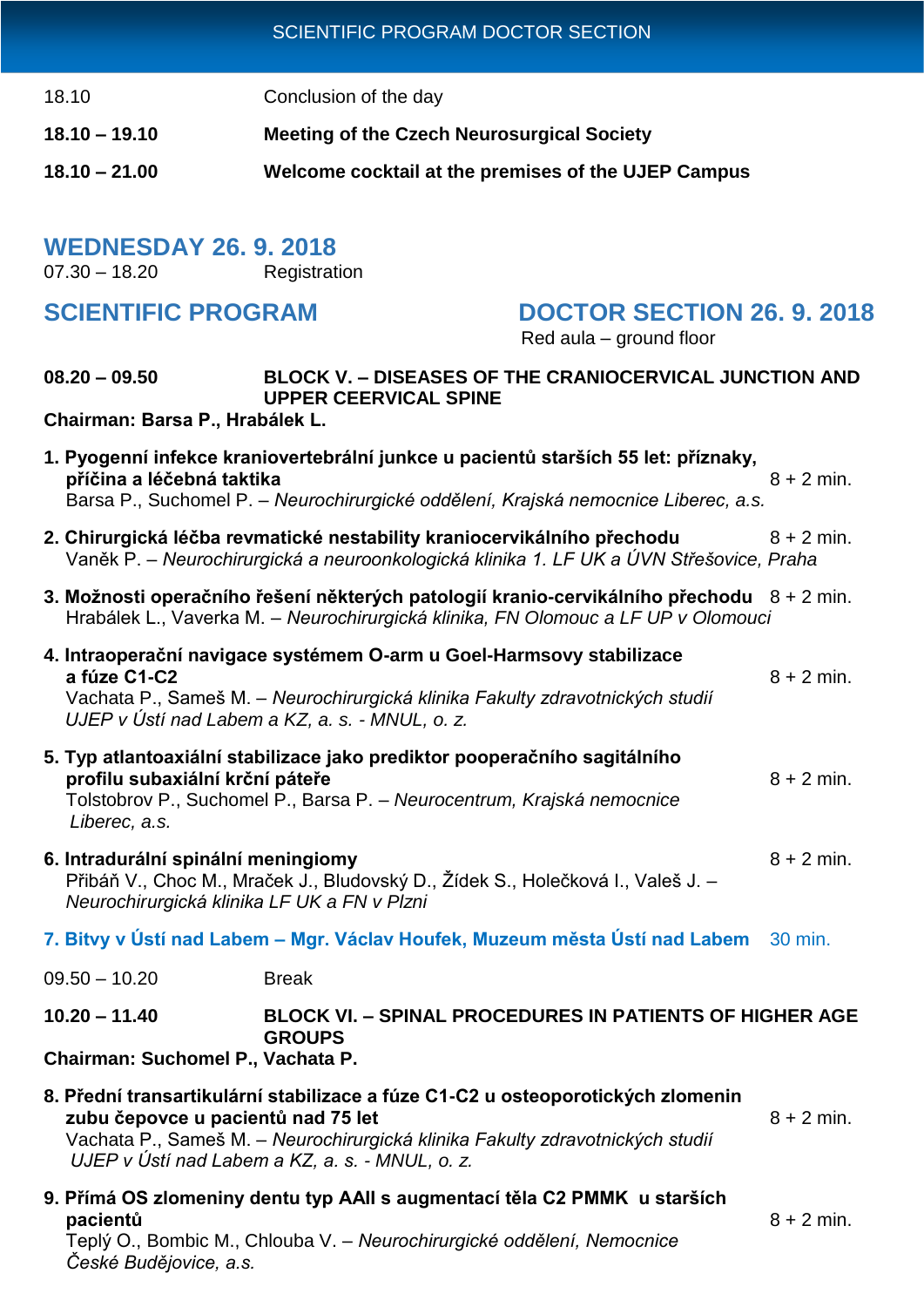|                                                                                                                                                                                                                                                                                                                                                                                             | klinika, Krajská nemocnice T. Bati, a. s., Zlín      | 10. Pedikulární fixace typu MIDLF u starších pacientů<br>Jurek P., Linzer P., Filip M., Mojak P., Mital M., Švehlák A., Trenzová K. – Neurochirurgická                                                                                                       |                  | $8 + 2$ min.  |
|---------------------------------------------------------------------------------------------------------------------------------------------------------------------------------------------------------------------------------------------------------------------------------------------------------------------------------------------------------------------------------------------|------------------------------------------------------|--------------------------------------------------------------------------------------------------------------------------------------------------------------------------------------------------------------------------------------------------------------|------------------|---------------|
| 11. Pooperačné komplikácie u pacientov vo veku nad 60 rokov po chirurgickej liečbe<br>degeneratívneho ochorenia driekovej chrbtice<br>$8 + 2$ min.<br>Snopko P., Opšenák R., Kolarovszki B., Benčo M., Richterová R. – Univerzitná<br>nemocnica Martin, Jesseniova lekárska fakulta v Martine, Univerzita Komenského v Bratislave,<br>Neurochirurgická klinika, Martin, Slovenská republika |                                                      |                                                                                                                                                                                                                                                              |                  |               |
|                                                                                                                                                                                                                                                                                                                                                                                             | zkušenosti                                           | 12. Endoskopické operace výhřezu bederní meziobratlové ploténky - první<br>Máca K., Smrčka M., Navrátil O. – Neurochirurgická klinika FN Brno, LF MU                                                                                                         |                  | $8 + 2$ min.  |
|                                                                                                                                                                                                                                                                                                                                                                                             | páteře                                               | 13. Minimálně invazívní CT navigované stabilizační výkony v oblasti lumbosakrální<br>Hradil J. – Oddělení neurochirurgie, Krajská nemocnice Liberec, a.s.                                                                                                    |                  | $8 + 2$ min.  |
|                                                                                                                                                                                                                                                                                                                                                                                             | LS páteře u nemocných vyššího věku                   | 14. Využití miniinvazivních technik při operacích degenerativního postižení<br>Steindler J., Leško R. – Neurochirurgická klinika dětí a dospělých 2. LF UK a FN Motol, Praha                                                                                 |                  | $8 + 2$ min.  |
|                                                                                                                                                                                                                                                                                                                                                                                             | léčbu                                                | 15. Spondylochirurgické výkony u pacientů užívajících duální protidestičkovou<br>Sviták R., Lavička P., Přibáň V. – Anesteziologicko-resuscitační oddělení Mulačovy<br>nemocnice Plzeň, Neurochirurgická klinika LF UK - jednotka intenzivní péče FN v Plzni |                  | $8 + 2$ min.  |
|                                                                                                                                                                                                                                                                                                                                                                                             | $11.40 - 12.00$                                      | <b>Symposium of the Medtronic company</b><br>Congress hall                                                                                                                                                                                                   | <b>Medtronic</b> |               |
|                                                                                                                                                                                                                                                                                                                                                                                             | $12.00 - 13.00$                                      | Lunch                                                                                                                                                                                                                                                        |                  |               |
|                                                                                                                                                                                                                                                                                                                                                                                             | $12.00 - 13.00$                                      | Lunch seminar: Takayama Instruments                                                                                                                                                                                                                          |                  |               |
|                                                                                                                                                                                                                                                                                                                                                                                             | $13.00 - 14.40$<br>Chairman: Beneš V. II., Klener J. | <b>BLOCK VII. – CEREBRAL ANEURYSM AND AVM TREATMENT</b>                                                                                                                                                                                                      |                  |               |
|                                                                                                                                                                                                                                                                                                                                                                                             | Střešovice, Praha                                    | 16. Počátky akutní operativy aneurysmat v ČR, současnost a budoucnost<br>Beneš V. II – Neurochirurgická a neuroonkologická klinika 1. LF UK a ÚVN                                                                                                            |                  | 15 min.       |
|                                                                                                                                                                                                                                                                                                                                                                                             |                                                      | 17. Která aneuryzmata jsou dnes indikovaná ke klipu?<br>Sameš M., Hejčl A., Bartoš R., Vachata P., Cihlář F. - Neurochirurgická klinika<br>Fakulty zdravotnických studií UJEP v Ústí nad Labem a KZ, a. s. - MNUL, o. z.                                     |                  | $13 + 2$ min. |
|                                                                                                                                                                                                                                                                                                                                                                                             | vertebrobasilárního povodí?                          | 18. Představujeme Flow-Diverter cestu pro obtížně řešitelná aneurysmata                                                                                                                                                                                      |                  | $8 + 2$ min.  |

**19. Možnosti snižování invazivity mikrochirurgické léčby mozkových aneuryzmat - soubor nekrvácejících sakulárních výdutí za 5 let** 8 + 2 min.

Klener J., Hanuška J. – *Neurochirurgické oddělení Nemocnice Na Homolce, Praha* **20. Elektivní operace aneurysmat střední mozkové tepny - význam** 

Jančálek R., Vaníček J. - *Neurochirurgická klinika FN u sv. Anny v Brně, Brno*

**intraoperační monitorace** 8 + 2 min. Přibáň V.<sup>(1)</sup>, Choc M. <sup>(1)</sup>, Mraček J. <sup>(1)</sup>, Dostál J. <sup>(1)</sup>, Holečková I. <sup>(1)</sup>, Valeš J. <sup>(1)</sup>, Fiedler J. (2) , Košťál P. (2) – *(1)Neurochirurgická klinika LF UK a FN v Plzni, (2)Neurochirurgické oddělení, Nemocnice České Budějovice, a.s.*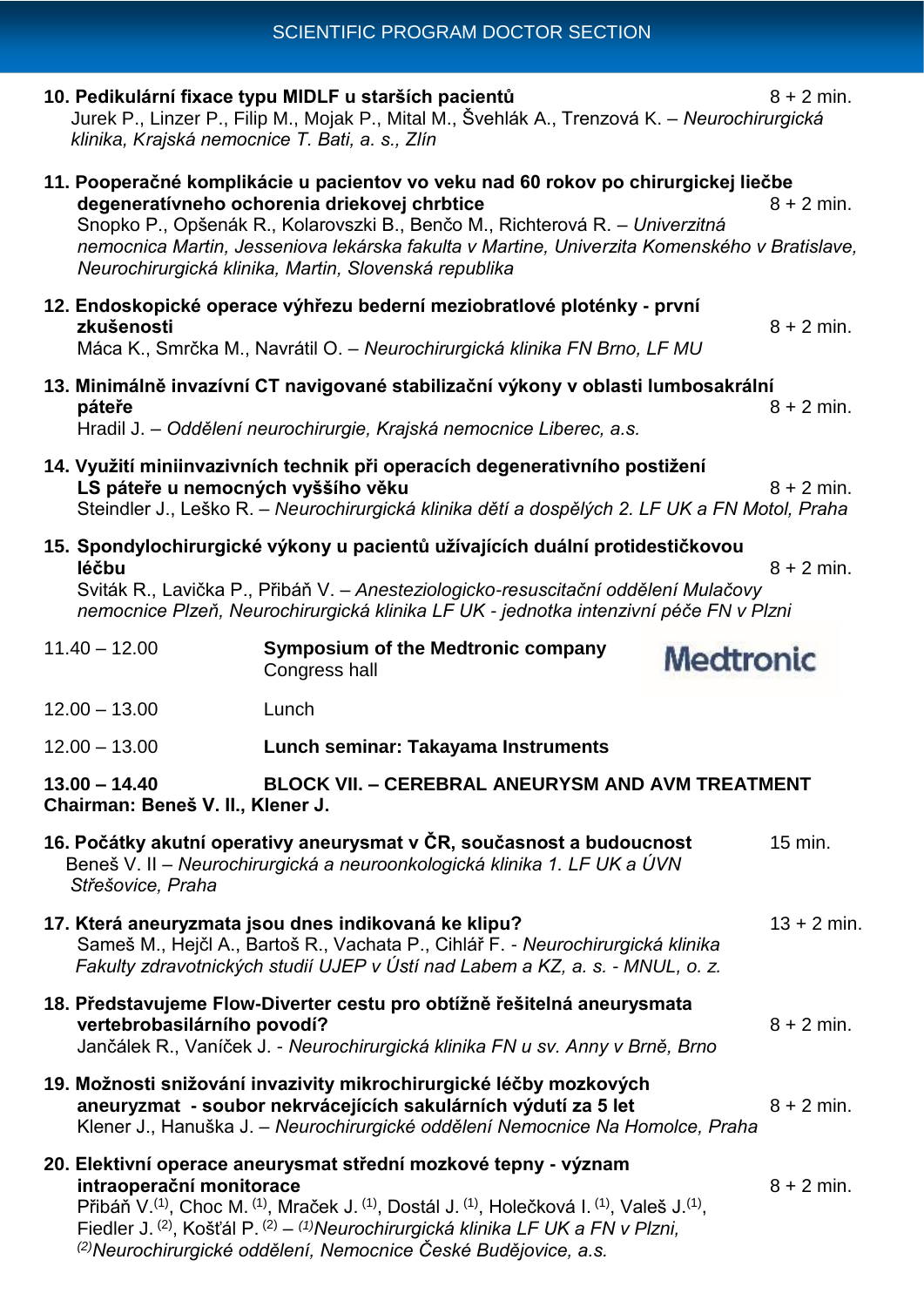|                                                                                                                                                                                                                                                                                                |                                                                                                                                                                                                                                                                                          | 21. Výsledky operací neprasklých aneuryzmat a přínos CFD pro jejich indikaci<br>Hejčl A., Sejkorová A., Sameš M. – Neurochirurgická klinika Fakulty<br>zdravotnických studií UJEP v Ústí nad Labem a KZ, a. s. - MNUL, o. z. | $8 + 2$ min.  |
|------------------------------------------------------------------------------------------------------------------------------------------------------------------------------------------------------------------------------------------------------------------------------------------------|------------------------------------------------------------------------------------------------------------------------------------------------------------------------------------------------------------------------------------------------------------------------------------------|------------------------------------------------------------------------------------------------------------------------------------------------------------------------------------------------------------------------------|---------------|
|                                                                                                                                                                                                                                                                                                | jednotlivých léčebných modalit                                                                                                                                                                                                                                                           | 22. Dlouhodobé výsledky léčby AVM. Metaanalýza publikovaných sérií a srovnání<br>Bradáč O., Beneš V. – Neurochirurgická a neuroonkologická klinika 1. LF UK a ÚVN Praha                                                      | $8 + 2$ min.  |
|                                                                                                                                                                                                                                                                                                |                                                                                                                                                                                                                                                                                          | 23. Operace mozkových AVM – soubor 2005-4/2018<br>Smrčka M., Juráň V., Navrátil O., Svoboda K. – Neurochirurgická klinika FN Brno, LF MU                                                                                     | $8 + 2$ min.  |
|                                                                                                                                                                                                                                                                                                |                                                                                                                                                                                                                                                                                          | 24. Urgentní operace AVM u novorozence - kazuistika<br>Juráň V., Kryštofová S., Navrátil O., Smrčka M. – Neurochirurgická klinika FN Brno, LF MU                                                                             | $8 + 2$ min.  |
|                                                                                                                                                                                                                                                                                                | $14.40 - 15.10$                                                                                                                                                                                                                                                                          | <b>Break</b>                                                                                                                                                                                                                 |               |
|                                                                                                                                                                                                                                                                                                | $15.10 - 16.40$<br>Chairman: Fontanella M., Sameš M.                                                                                                                                                                                                                                     | <b>BLOK VIII. - JOINT MEETING SINCH &amp; CNS</b>                                                                                                                                                                            |               |
|                                                                                                                                                                                                                                                                                                | Fontanella M. - Brescia, Italy                                                                                                                                                                                                                                                           | 25. Neurooncology-multidisciplinary management and quality of life                                                                                                                                                           | $15 + 2$ min. |
|                                                                                                                                                                                                                                                                                                | Cenzato M. - Milano, Italy                                                                                                                                                                                                                                                               | 26. Management of cerebral aneurysms and AVM                                                                                                                                                                                 | $15 + 2$ min. |
|                                                                                                                                                                                                                                                                                                | 27. Spine surgery in elderly patients<br>Innocenzi G. - Pozzilli, Italy                                                                                                                                                                                                                  |                                                                                                                                                                                                                              | $15 + 2$ min. |
|                                                                                                                                                                                                                                                                                                | 28. Spine disorders of the craniocervical junction and upper cervical spine<br>$15 + 2$ min.<br>Visocchi M. - Roma, Italy                                                                                                                                                                |                                                                                                                                                                                                                              |               |
|                                                                                                                                                                                                                                                                                                | Zenga F. - Torino, Italy                                                                                                                                                                                                                                                                 | 29. Multimodal monitoring and electrophysiological monitoring in neurosurgery                                                                                                                                                | $15 + 2$ min. |
|                                                                                                                                                                                                                                                                                                | $16.40 - 17.00$                                                                                                                                                                                                                                                                          | <b>Break</b>                                                                                                                                                                                                                 |               |
|                                                                                                                                                                                                                                                                                                | $17.00 - 18.20$                                                                                                                                                                                                                                                                          | <b>BLOCK IX. - NEUROONCOLOGY - MULTIDISCIPLINARY</b><br><b>COOPERATION AND QUATLTY OF LIFE</b>                                                                                                                               |               |
|                                                                                                                                                                                                                                                                                                | Chairman: Smrčka M., Šteňo A.                                                                                                                                                                                                                                                            |                                                                                                                                                                                                                              |               |
|                                                                                                                                                                                                                                                                                                | postižení mozku                                                                                                                                                                                                                                                                          | 30. MR spektrometrie a kvalita života po komplexní terapii metastatického<br>Jančálek R., Mackerle Z. – Neurochirurgická klinika FN u sv. Anny v Brně, Brno                                                                  | $8 + 2$ min.  |
| 31. Využitie power-Doppler módu navigovaného 3D-ultrazvuku pri intraoperačnom<br>zobrazení normálnych a patologických cievnych štruktúr mozgu<br>$8 + 2$ min.<br>Šteňo A., Liška M., Bízik I., Šteňo J. – <i>Neurochirurgická klinika LF UK, SZU a UNB, Bratislava,</i><br>Slovenská republika |                                                                                                                                                                                                                                                                                          |                                                                                                                                                                                                                              |               |
|                                                                                                                                                                                                                                                                                                | <b>PTC PRAHA</b><br>Proton Therapy Center Czech, s.r.o.                                                                                                                                                                                                                                  | 32. Protonová terapie v léčbě chordomů a chondrosarkomů: zkušenosti<br>Vinakurau S., Kubeš J., Ondrova B., Luxemburgová J., Vítek P., Vondráček V. -                                                                         | $8 + 2$ min.  |
|                                                                                                                                                                                                                                                                                                | 33. Výsledky péče o neuroonkologické pacienty v NOC MNUL 2015-2017<br>$8 + 2$ min.<br>Bartoš R., Sameš M., Malucelli A., Šmejkalová-Musilová D., Třebický F., Šimonová G. –<br>Neurochirurgická klinika Fakulty zdravotnických studií UJEP v Ústí nad Labem a KZ, a. s. -<br>MNUL, o. z. |                                                                                                                                                                                                                              |               |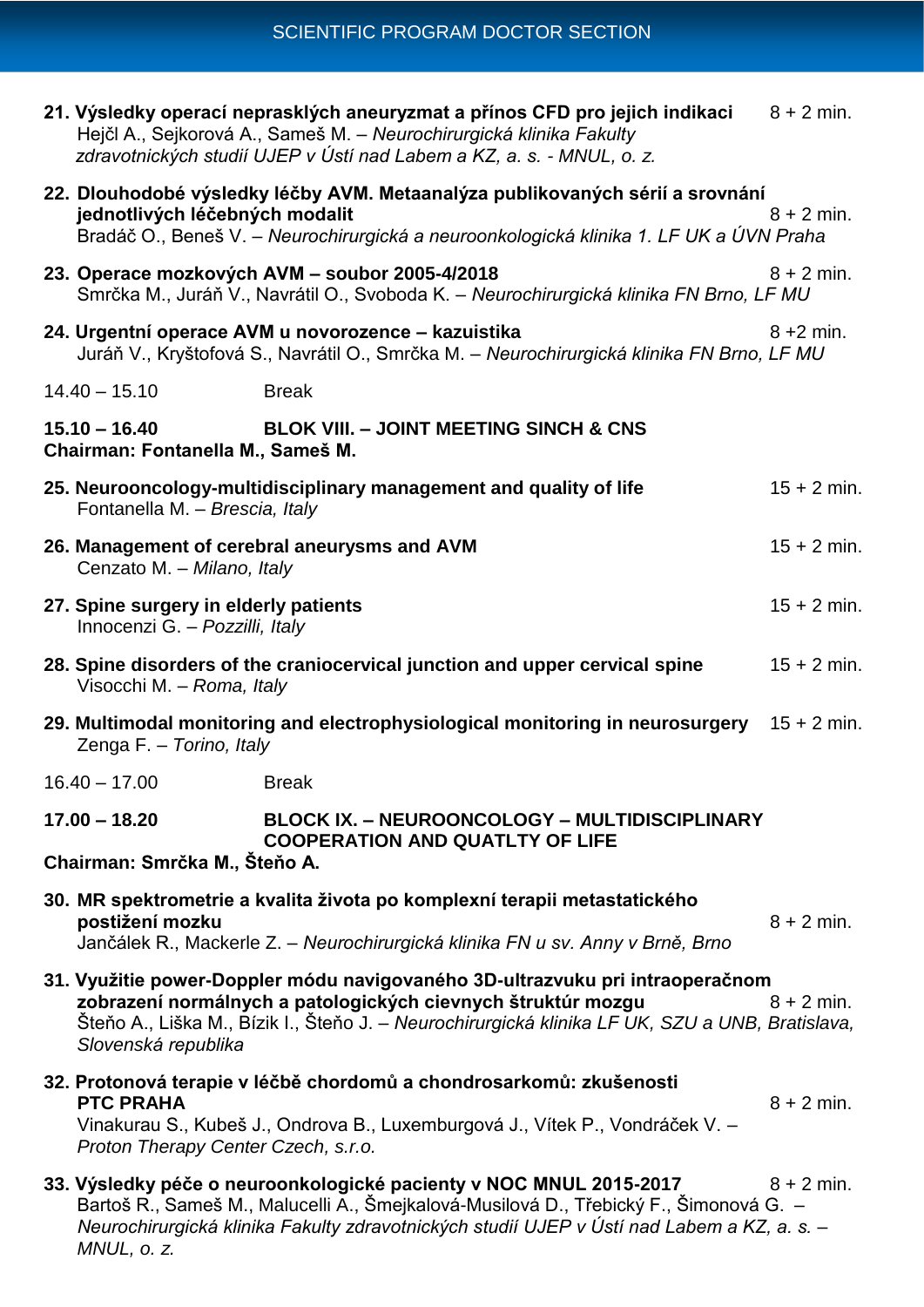#### **34. Korelace přítomnosti IDH1 mutace a výskytu epilepsie u pacientů s nízkostupňovým gliomem mozku** 8 + 2 min.

Brichtová E., Hermanová M., Slabý O., Brázdil M., Musilová B., Jančálek R. – *PAÚ FN u sv. Anny v Brně, CEITEC Brno, I.NK FN u sv. Anny v Brně, LF MU Brno, NCHK FN u sv. Anny v Brně*

**35. Strategie léčby difuzních low-grade gliomů (LGG) v kontextu EANO doporučení 2017** 8 + 2 min.

Kalita O.<sup>(1)</sup>, Vaverka M. <sup>(1)</sup>, Hrabálek L. <sup>(1)</sup>, Vrána M. <sup>(2)</sup>, Trojanec R. <sup>(3)</sup>, Šporíková Z. <sup>(3)</sup>, Hok P. <sup>(4)</sup>, Tučková L. <sup>(5)</sup>, Kolář Z. <sup>(5)</sup>, Ehrmann J. Jr.<sup>(5)</sup>, Čecháčková M. <sup>(6)</sup>, Halaj M. <sup>(1)</sup> – *(1)Neurochirurgická klinika LF UP a Fakultní nemocnice Olomouc, (2)Onkologická klinika LF UP a Fakultní nemocnice Olomouc, (3)Ústav molekulární a translační medicíny LF UP v Olomouci, (4)Neurologická klinika LF UP a Fakultní nemocnice Olomouc, (5)Laboratoř molekulární patologie, Oddělení patologie LF UP a Fakultní nemocnice Olomouc, (6)Oddělení klinické logopedie Fakultní nemocnice Olomouc*

#### **36. Awake kraniotomie bez nutnosti sedace** and the setting and setting a setting a setting a setting a setting of  $8 + 2$  min.

Mackerle Z., Jančálek R., Chrastina J. – *Neurochirurgická klinika, FN u sv. Anny v Brně*

**37. Agresivní průběh multifokálního/multicentrického glioblastomu z malých buněk - kazuistika** 8 + 2 min.

Marečková Z. – *Krajská nemocnice Liberec, a. s., Neurocentrum - odd. Neurochirurgie*

- 18.20 Conclusion of the day
- 20.00 01.00 Společenský večer Hotel & Restaurant Větruše

### **THURSDAY 27. 9. 2018**

08.00 – 13.15 Registration

## **SCIENTIFIC PROGRAM DOCTOR SECTION 27. 9. 2018**

Red aula – ground floor

| $8.30 - 9.30$ | <b>BLOCK X. – ELECTROPHYZIOLOGICAL MONITORING IN</b> |
|---------------|------------------------------------------------------|
|               | <b>NEUROSURGERY</b>                                  |

**Chairman: Ostrý S., Benčo M.**

| 1. Role MEPs v intraoperační monitoraci karotické endarterektomie<br>Ostrý S. – Neurochirurgická a neuroonkologická klinika, 1. LF UK a ÚVN, Praha                                                                                                                                                                                                                                                                                                                                                                                                               | $8 + 2$ min. |
|------------------------------------------------------------------------------------------------------------------------------------------------------------------------------------------------------------------------------------------------------------------------------------------------------------------------------------------------------------------------------------------------------------------------------------------------------------------------------------------------------------------------------------------------------------------|--------------|
| 2. Monitorace SEP a NIRS u awake operací karotických endarterektomií<br>Ceé J., Hejčl A., Brušáková Š., Orlický M., Malucelli A., Radovnický T.,<br>Kastnerová J., Sameš M. - Neurochirurgická klinika Fakulty zdravotnických<br>studií UJEP v Ústí nad Labem a KZ, a. s. - MNUL, o. z.                                                                                                                                                                                                                                                                          | $8 + 2$ min. |
| 3. Možnosti funkčného a elektrofyziologického monitoringu koreňov<br>cauda equina<br>Benčo M. <sup>(1)</sup> , Švihra J. <sup>(2)</sup> , Doležel J. <sup>(3)</sup> , Kolarovszki B. <sup>(1)</sup> , Šutovský J. <sup>(1)</sup> , Opšenák R. <sup>(1)</sup> –<br><sup>(1)</sup> Neurochirurgická klinika Jesseniovej lekárskej fakulty Univerzity Komenského<br>v Bratislave a Univerzitnej nemocnice Martin, Martin, Slovenská republika, <sup>(2)</sup> Urologická<br>klinika Jesseniovej lekárskej fakulty Univerzity Komenského v Bratislave a Univerzitnej | $8 + 2$ min. |

*nemocnice Martin, Martin, Slovenská republika, (3)Oddělení urologické onkologie,* 

*Masarykův onkologický ústav, Brno, Česká republika*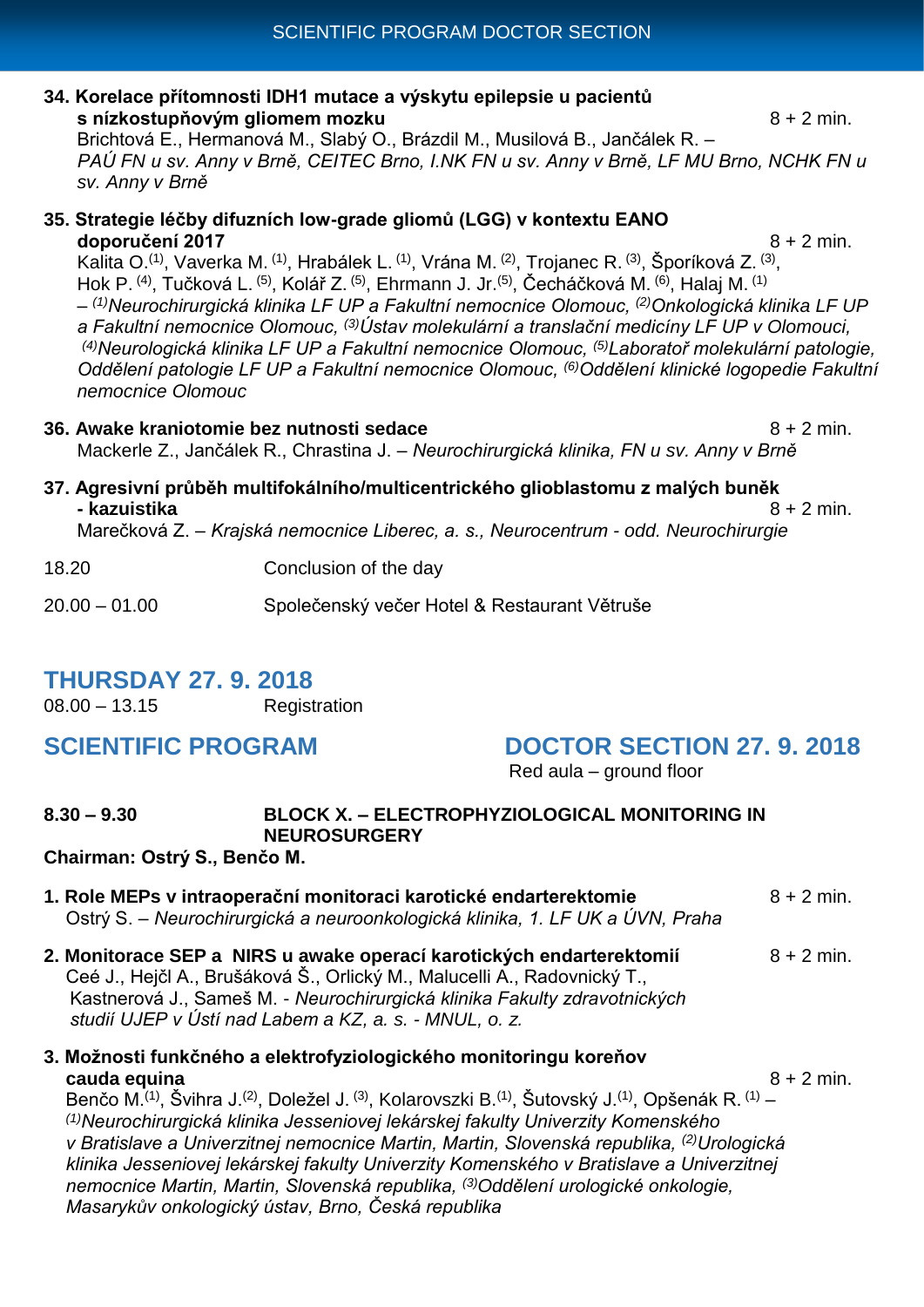|                                                     | 4. Před a v době neuroelektrofyziologie na NCHK v Plzni - co se změnilo<br>Holečková I. – Neurochirurgická klinika LF UK a FN v Plzni                                                                                              | $8 + 2$ min.  |
|-----------------------------------------------------|------------------------------------------------------------------------------------------------------------------------------------------------------------------------------------------------------------------------------------|---------------|
| lokalizovaných v eloquentní arey                    | 5. Technika intraoperační monitorace při resekci maligných tumorů mozku<br>Juričeková A. – Neurochirurgie, Krajská nemocnice Liberec a.s.                                                                                          | $8 + 2$ min.  |
| Banská Bystrica, Slovenská republika                | 6. Využitie nami navrhnutej navigovateľnej elektródy pre kortikálnu<br>a subkortikálnu stimuláciu a resekciu lézii v eloquentných oblastiach CNS<br>Galanda T., Bullová J., Klúzová M., Galanda M. – Neurochirurgická klinika SZU, | $8 + 2$ min.  |
| $09.30 - 10.00$                                     | <b>Break</b>                                                                                                                                                                                                                       |               |
| $10.00 - 11.20$                                     | <b>BLOCK XI. - MULTIMODAL MONITORING IN</b><br><b>NEUROSURGERY</b>                                                                                                                                                                 |               |
| Chairman: Servadei F., Hejčl A.                     |                                                                                                                                                                                                                                    |               |
| Servadei F. - Milan, Italy                          | 7. Education for young Neurosurgeons: which new possibilities                                                                                                                                                                      | $15 + 5$ min. |
| Labem a KZ, a.s. - MNUL, o. z.                      | 8. Mikrodialýza v multimodální monitoraci u těžkých vasospasmů po SAK<br>Hejčl A., Cihlář F., Vachata P., Bartoš R., Procházka J., Sameš M. -<br>Neurochirurgická klinika Fakulty zdravotnických studií UJEP v Ústí nad            | $8 + 5$ min.  |
| subarachnoidálním krvácení<br><b>Hradec Králové</b> | 9. Srovnání simultánních hodnot ICP a poměru laktát/pyruvát u pacientů po<br>Adamkov J., Česák T., Habalová J., Kanta M. – Neurochirurgická klinika LF UK a FN                                                                     | $8 + 2$ min.  |
| 10. 15 let mikrodialýzy v Ústí nad Labem            | Bolcha M., Hejčl A., Sameš M. - Neurochirurgická klinika Fakulty<br>zdravotnických studií UJEP v Ústí nad Labem a KZ, a.s. – MNUL, o. z.                                                                                           | $8 + 2$ min.  |
|                                                     | 11. Monitorace funkcí ovlivňujících kvalitu života prováděné u awake operací<br>Neumann E. - Neurochirurgická klinika FN Brno                                                                                                      | $8 + 2$ min.  |
|                                                     | 12. Analýza ICP z lumbálního infúzního testu pro zpřesnění diagnostiky NPH<br>Mládek A., Gerla V., Bradáč O. – Neurochirurgická klinika ÚVN a CIIRC ČVUT                                                                           | $8 + 2$ min.  |
|                                                     | 13. Využití optické koherentní tomografie (OCT) a evokovaných potenciálů (EP)<br>při sledování pacientů s útlakem optického chiasmatu<br>Póczoš P., Česák T., Kremláček J., Jirásková N. – Neurochirurgická klinika, FN HK         | $8 + 2$ min.  |
| $11.20 - 11.40$                                     | <b>Break</b>                                                                                                                                                                                                                       |               |
| $11.40 - 13.10$<br>Chairman: Haninec P., Humhej I.  | <b>BLOCK XII. - PERIPHERAL NERVES</b>                                                                                                                                                                                              |               |
| 14. Výsledky rekonstrukcí brachiálního plexu        | Haninec P. – Neurochirurgická klinika FNKV a 3. LF UK v Praze                                                                                                                                                                      | $8 + 2$ min.  |
|                                                     | 15. Výsledky regenerace nervus medianus a nervus ulnaris po distálním<br>poranění ošetřeném mikrosuturou za období 30 let (1984-2013)<br>Humhej I., Zítek H., Saur K., Sameš M. – Neurochirurgická klinika Fakulty                 | $8 + 2$ min.  |

*zdravotnických studií UJEP v Ústí nad Labem a KZ, a.s. - MNUL, o. z.*

SCIENTIFIC PROGRAM DOCTOR SECTION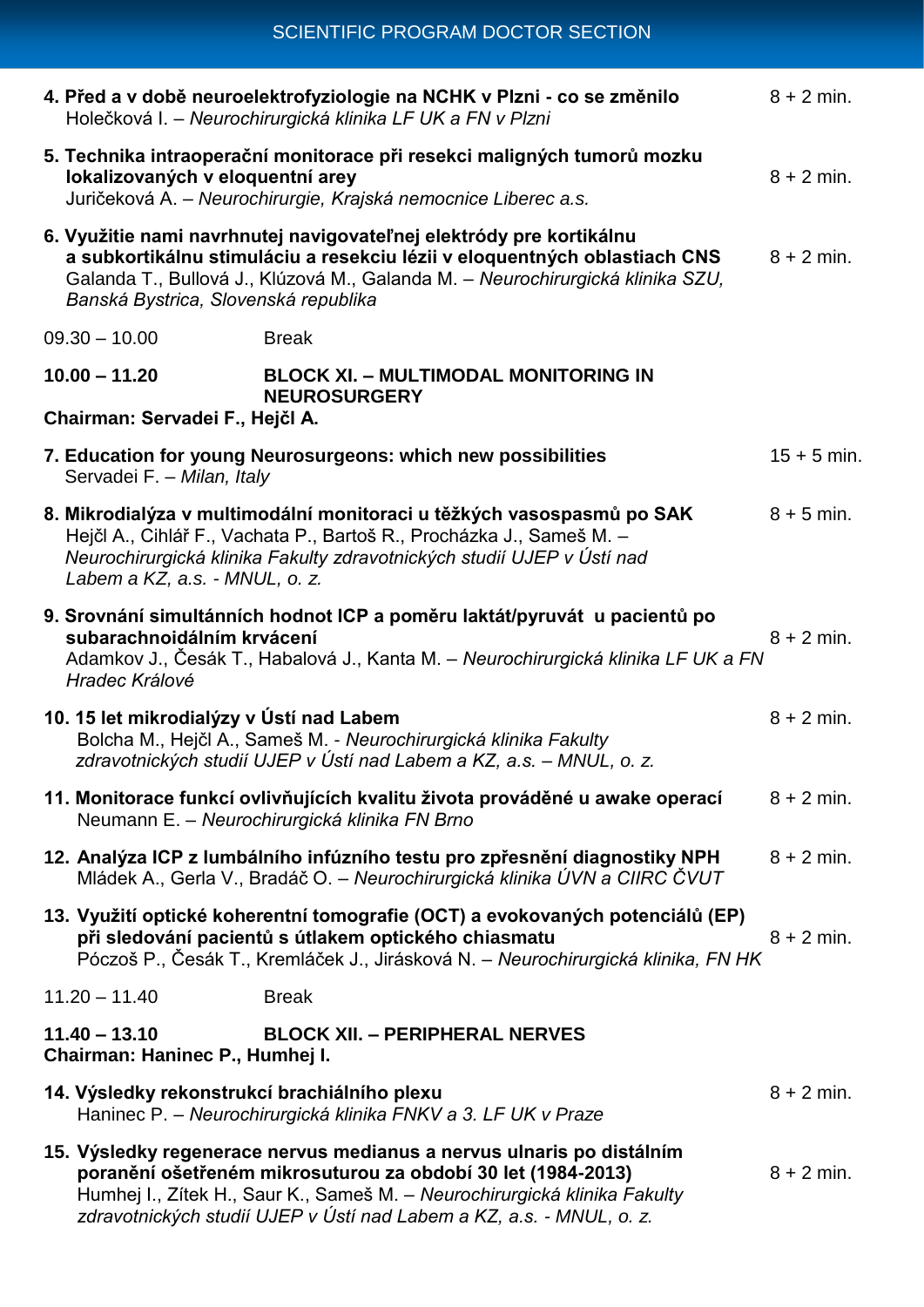| 16. Neurinomy a neurofibromy periferních nervů<br>Grubhoffer M., Nevšímal M., Fiedler J., Ostrý S. – Neurochirurgické oddělení,<br>Nemocnice České Budějovice, a.s.                                                                                                                                                        | $8 + 2$ min. |
|----------------------------------------------------------------------------------------------------------------------------------------------------------------------------------------------------------------------------------------------------------------------------------------------------------------------------|--------------|
| 17. Léčba maligních nádorů periferních nervů<br>Kanta M., Hanáček R., Adamkov J., Habalová J., Trávníček P. – Neurochirurgická<br>klinika FN Hradec Králové                                                                                                                                                                | $8 + 2$ min. |
| 18. Zobrazování periferních nervů pomocí pokročilých metod MR - MR<br>neurografie, DTI a MR traktografie<br>Humhej I., Ibrahim I., Sameš M. – Neurochirurgická klinika Fakulty<br>zdravotnických studií UJEP v Ústí nad Labem a KZ, a.s. – MNUL, o. z., Základna<br>radiodiagnostiky a intervenční radiologie, IKEM, Praha | $8 + 2$ min. |
| 19. Treatment of peripheral neuropathies in amateur athlets<br>Syrmos N. - Department of Sport Sciences, Thessaloniki, Macedonia, Greece                                                                                                                                                                                   | $8 + 2$ min. |
| 20. Operační řešení páteřních tumorů nervové pochvy<br>Hrabálek L., Vaverka M., Wanek T. – Neurochirurgická klinika FN Olomouc<br>a LF UP v Olomouci                                                                                                                                                                       | $8 + 2$ min. |
| 21. Endoskopická transnazální dekomprese optických nervů a orbit,<br>management, zkušenosti<br>Hoza J., Pokorná Z., Hucko C. - Klinika ORL a chirurgie hlavy a krku, Olomouc                                                                                                                                               | $8 + 2$ min. |
| 22. Elektrofyziologická monitorace (spontánní aktivita, stimulace a MEPs)<br>funkce nervus facialis při operacích vestibulárních schwannomů<br>Tomáš R., Křivánek P., Klener J. – Neurochirurgické oddělení Nemocnice<br>Na Homolce, Praha                                                                                 | $8 + 2$ min. |
| 23. Rekonstrukční techniky v intratemporálním úseku lícního nervu<br>Vachata P., Sameš M. – Neurochirurgická klinika Fakulty zdravotnických studií UJEP v<br>Ústí nad Labem a KZ, a.s. - MNUL, o. z.                                                                                                                       | $8 + 2$ min. |

13.10 - 13.15 Congress Conclusion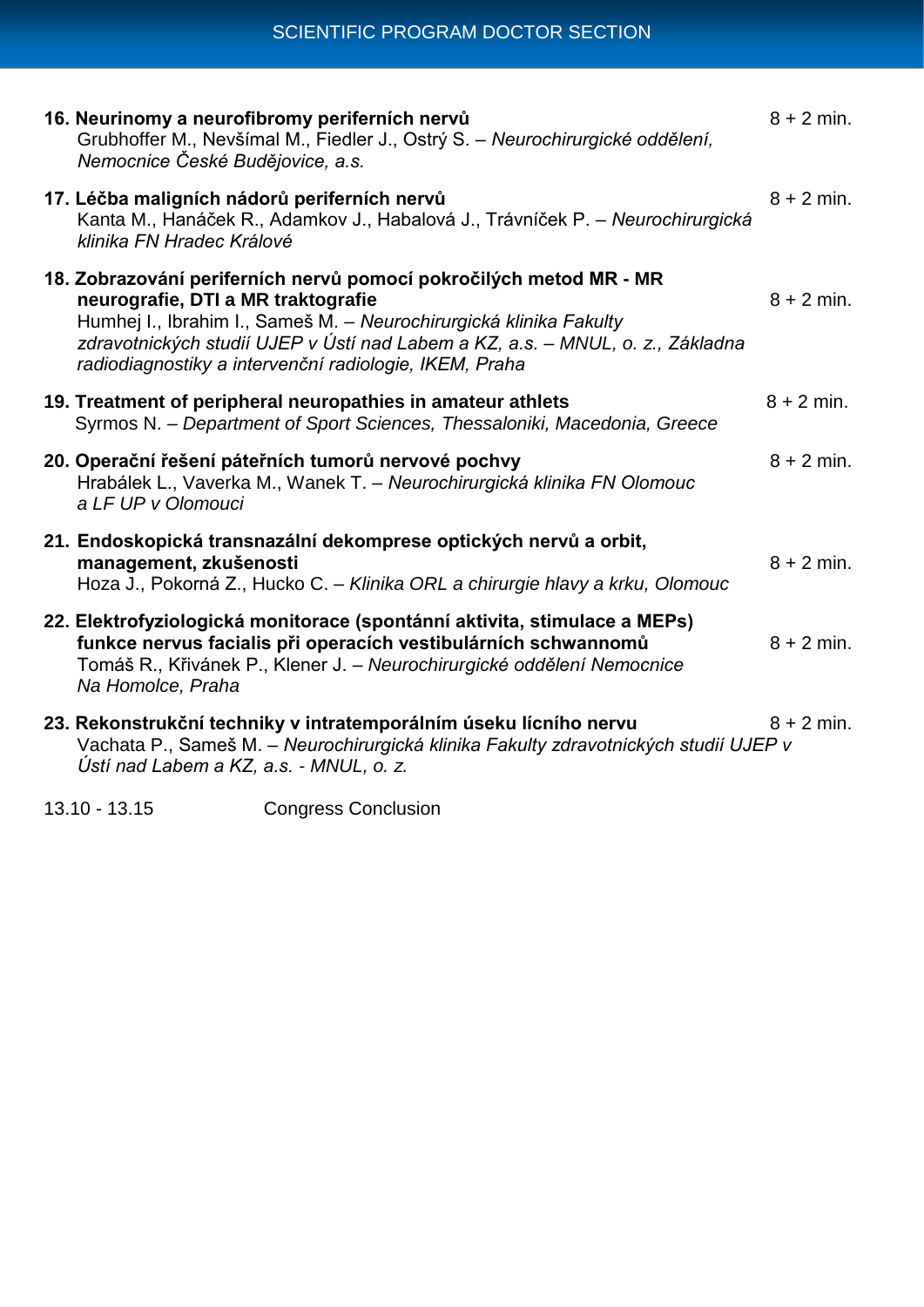### **WEDNESDAY 26. 9. 2018**

11.00 – 16.20 Registration

#### **SCIENTIFIC PROGRAM NURSE SECTION 26. 9. 2018**

Green aula – 1. floor

**13.30 – 14.45 BLOCK I. Chairman: Tomová K., Zemanová V.**

## **Opening**<br>Tomová K

| Tomová K. – vrchní sestra, Neurochirurgická klinika, UJEP, MN, o. z., KZ, a. s. v Ústí nad Labem                                                                       |              |
|------------------------------------------------------------------------------------------------------------------------------------------------------------------------|--------------|
| 1. Ústecká neurochirurgie před 50ti lety a dnes<br>Vaňková S., Reinhartová L., Raždíková V. – Neurochirurgická klinika, UJEP, MN, o. z.,<br>KZ, a. s. v Ústí nad Labem | $8 + 2$ min. |
| 2. Tradice elektrofyziologie na NCH klinice v Plzni<br>Minářová M., Čítková M. – Neurochirurgická klinika LF UK a FN v Plzni                                           | $8 + 2$ min. |
| 3. Technické využití retraktorů v chirurgii baze lební<br>Veselá A., Čepová L. – NCH sály, Neurochirurgická klinika FN Olomouc a LF UP v Olomouci                      | $8 + 2$ min. |
| 4. IONM – intraoperačný neurofyziologický monitoring                                                                                                                   | $8 + 2$ min  |

- Hanesová E., Chrenková I. *Neurochirurgická klinika, FNsP F.D. Roosevelta Banska Bystrica, Slovenská republika*
- **5. Syndrom rozpojení mozku po operaci prasklé mozkové výdutě** 8 + 2 min. Hejčlová Z. – *Neurochirurgická klinika, UJEP v Ústí nad Labem a KZ, a. s. - Masarykovy nemocnice Ústí nad Labem, o. z.*
- **6. Mozkové aneuryzma z pohledu perioperační sestry** 8 + 2 min. Zabranská D., Bláhová K.. – *Neurochirurgie - operační sál, Nemocnice České Budějovice, a.s.*
- **7. Mentoring na Neurochirurgické klinice** 8 + 2 min. Tesařová M., Jelínková P. – *Neurochirurgická klinika, UJEP v Ústí nad Labem a KZ, a. s. - Masarykovy nemocnice Ústí nad Labem, o. z.*

14.45 – 15.10 Break

**15.10 – 16.20 BLOCK II. Chairman: Berková V, Hanesová E.**

- **8. Operační výkony na brachiálním plexu** 8 + 2 min. Rokošová J., Kunová R. – *COS - Neurochirurgická klinika, UJEP v Ústí nad Labem a KZ, a. s. - Masarykovy nemocnice Ústí nad Labem, o. z.*
- **9. Pooperační péče u pacientů po endoskopické operaci výhřezu bederní meziobratlové ploténky** a meziobratlové ploténky a strong strong strong  $8 + 2$  min. Vykydalová L., Zemánková K. – *Neurochirurgická klinika FN Brno* **10. Stabilizační výkony na neurochirurgii** 8 + 2 min. Kubínová P., Raždíková V. – *Neurochirurgická klinika, UJEP v Ústí nad Labem a KZ, a. s. - Masarykovy nemocnice Ústí nad Labem, o. z.* **11. I účes může změnit život** a stronu a stronu a stronu a stronu 8 + 2 min.
	- Dvořáková J., Kučerová L. *Neurochirurgická klinika FN Ostrava a LF OU*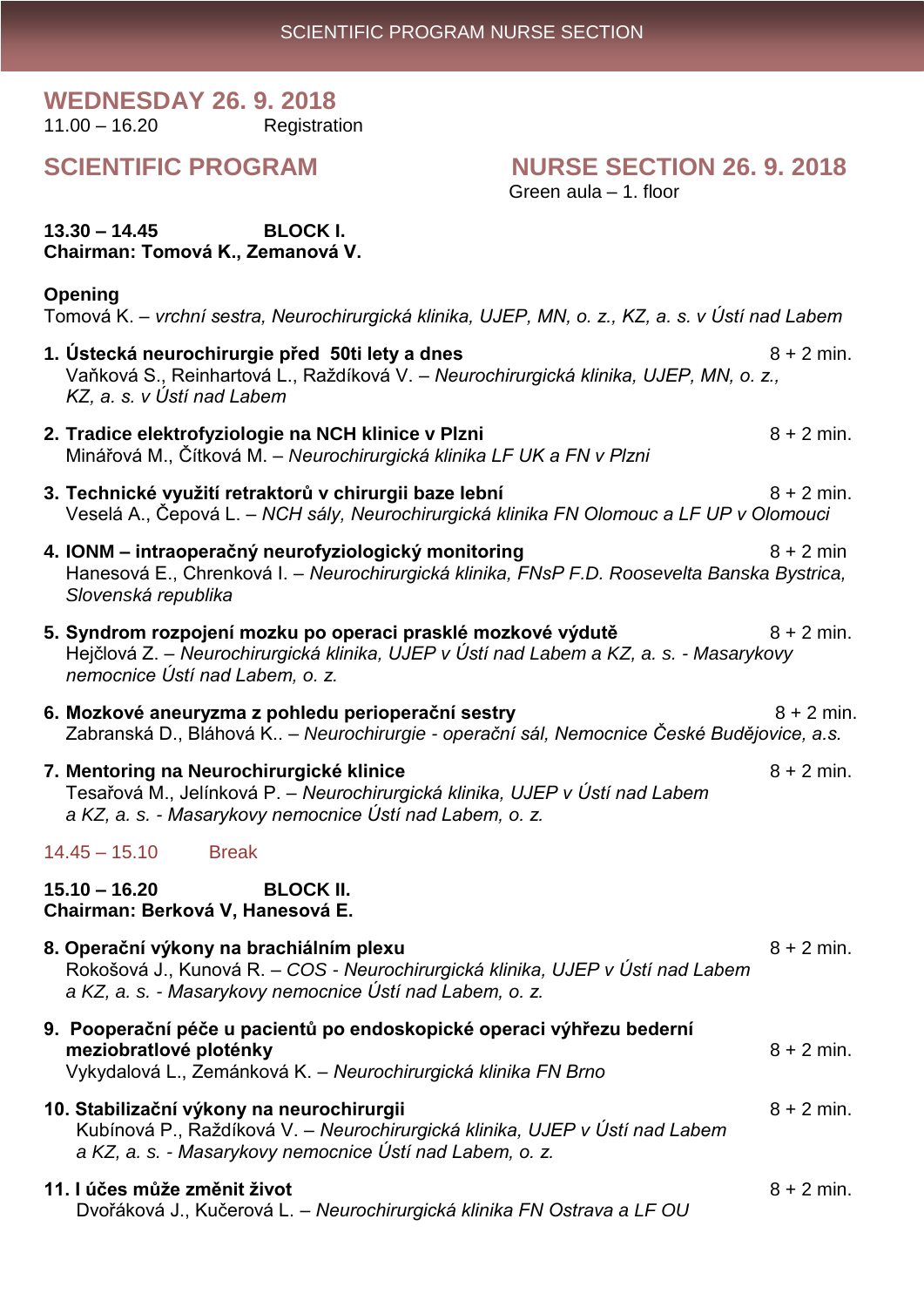#### **12. Syndrom caudy** 8 + 2 min.

 Martináková I., Purmanová A. – *Spondylochirurgická ambulance – Neurochirurgická a neuroonkologická klinika 1. LF UK a ÚVN Praha*

#### **13. AWAKE – svědkem vlastní operace** 8 + 2 min.

Vrtalová K., Slaninová P. – Neurochirurgická klinika - JIP, FN Ostrava

#### **14. Postavení sestry ve společnosti, průřez jednotlivými obdobími** 8 + 2 min.

 Zemanová V., Suchá L. – *COS - Neurochirurgická klinika, UJEP v Ústí nad Labem a KZ, a. s. - Masarykovy nemocnice Ústí nad Labem, o. z.*

16.20 Conclusion of the day

20.00 – 01.00 Social evening

**THURSDAY 27. 9. 2018** 08.30 – 13.00 Registration

### **SCIENTIFIC PROGRAM NURSE SECTION 27. 9. 2018**

Green aula – first floor

| 09.00 – 10.10                        | <b>BLOCK III.</b> |
|--------------------------------------|-------------------|
| Chairman: Lippertová L., Tesařová M. |                   |

| 15. Hluboké mozkové elektrody z pohledu sestry<br>Růžičková J., Želízková M. – Ústav klinických neurooborů, ÚVN Praha                                                                           | $8 + 2$ min. |
|-------------------------------------------------------------------------------------------------------------------------------------------------------------------------------------------------|--------------|
| 16. Adenokarcinom plic u pacientky s obrazem iCMP<br>Vojtěch M, Benešová R. – Ústav klinických neurooborů, ÚVN Praha                                                                            | $8 + 2$ min. |
| 17. Chirurgická léčba Arnold - Chiariho malformace<br>Janáčková D., Hrabcová M. – Spondylochirurgická ambulance – Neurochirurgická a<br>neuroonkologická klinika 1. LF UK a ÚVN Praha           | $8 + 2$ min. |
| 18. Péče o dárce orgánů na NCH JIP v Plzni<br>Ondra V., Joklová M., Berková V. – Neurochirurgická klinika LF UK a FN v Plzni                                                                    | $8 + 2$ min. |
| 19. Stereotaktické metody SEEG a DBS v léčbě epileptiků v ÚVN<br>Nebřenská K. – Neurochirurgická klinika ÚVN Praha                                                                              | $8 + 2$ min. |
| 20. AVM v dětském věku<br>Šeflová O., Vlčková H. – OSL – Neurochirurgická klinika LF UK a FN v Plzni                                                                                            | $8 + 2$ min. |
| 21. Aneuryzma – ošetřovatelská péče po klipu a po coilu<br>Sujová A., Kousková P. – Neurochirurgická klinika, UJEP v Ústí nad Labem<br>a KZ, a. s. - Masarykovy nemocnice Ústí nad Labem, o. z. | $8 + 2$ min. |

10.10 Conclusion of the nurses section